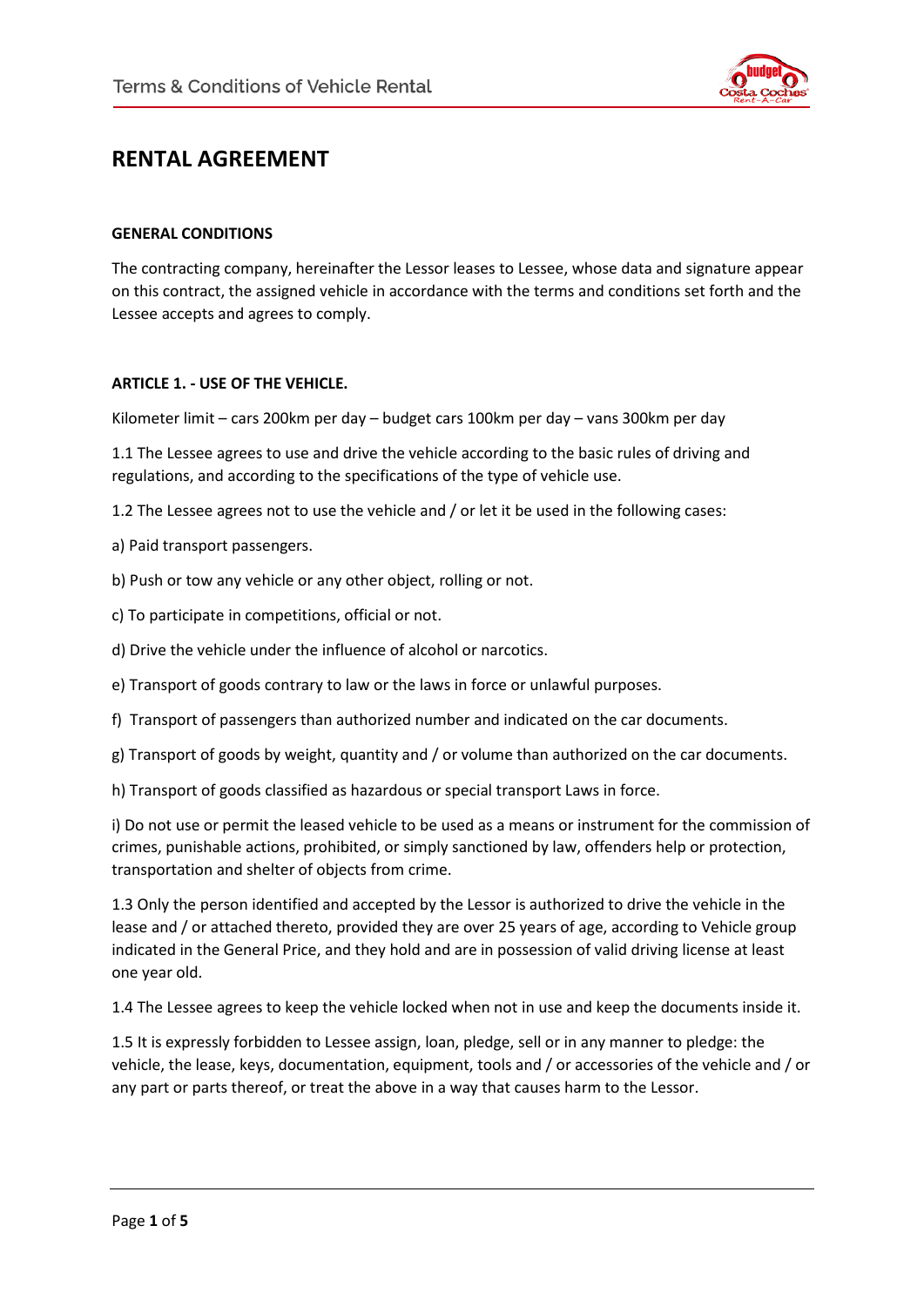

1.6 In the Peninsula it is prohibited, unless authorized by the Lessor, the transfer of the vehicle to the Islands. Any breach of these conditions will authorize the Lessor to force the Lessee to return the Vehicle immediately, without justification or compensation.

1.7 Unless expressly authorized to the leased vehicle may travel only in the authorized field.

1.8 To go abroad the Lessee needs authorization from the Lessor and insurance coverage will be provided by the Lessee.

1.9 The Lessor reserves the right to terminate the contract if the Lessee fails to comply with the provisions of Article 1.

## **ARTICLE 2. - STATE OF THE VEHICLE.**

2.1 The Lessee acknowledges that he/she has received the vehicle in good working condition, including the five tyres if applicable. In case of damage other than normal wear, the Lessee shall immediately replace the tyres, at his expense, by another or others with identical characteristics and state of use or pay the corresponding amount. Lessee is also responsible for the damage he has caused to the vehicle.

2.2 It is expressly forbidden to Lease out to any other party any technical characteristic of the vehicle, vehicle keys, vehicle equipment, tools and / or accessories of the vehicle, as well as make any changes in their appearance and / or inside. In case of violation of this article, Lessee shall bear the expenses, duly justified vehicle reconditioning to its original condition and pay an amount in compensation for vehicle immobilization.

2.3 The Lessee relieves Lessor from all liability for loss or damage arising from any type of object or property left or transported in the vehicle by the Lessee or companions, either during the term of the contract or after the return of the Vehicle.

#### **ARTICLE 3 – INSURANCE**

3.1 The vehicle insurance provided by the Lessor covers the driver against any claim by a Third Party (including legal costs) and for any damage or injury incurred during the agreed rental period providing the driver is named on the rental contract, holds a current full driving licence, is over 25 years of age and does not contravene a) to i) of the Use of Vehicle clause, above.

3.2The driver and passengers of the vehicle will be covered for medical/hospital costs (providing the total number does not exceed the legal limit for the vehicle).

3.3 Damage or loss of personal possessions is not covered by the Lessor's insurance.

3.4 The Lessee will be responsible for the first 300€ of any damage sustained by the rental vehicle during the period in which the Lessee is in charge of said vehicle unless the Lessee has opted to pay the excess damage waiver (compulsory for all car group, A, B, B1 &C, airport pick-ups) in which case the Lessees liability will be zero (with the exception of loss of keys, damage to tyres and wheels and windscreens).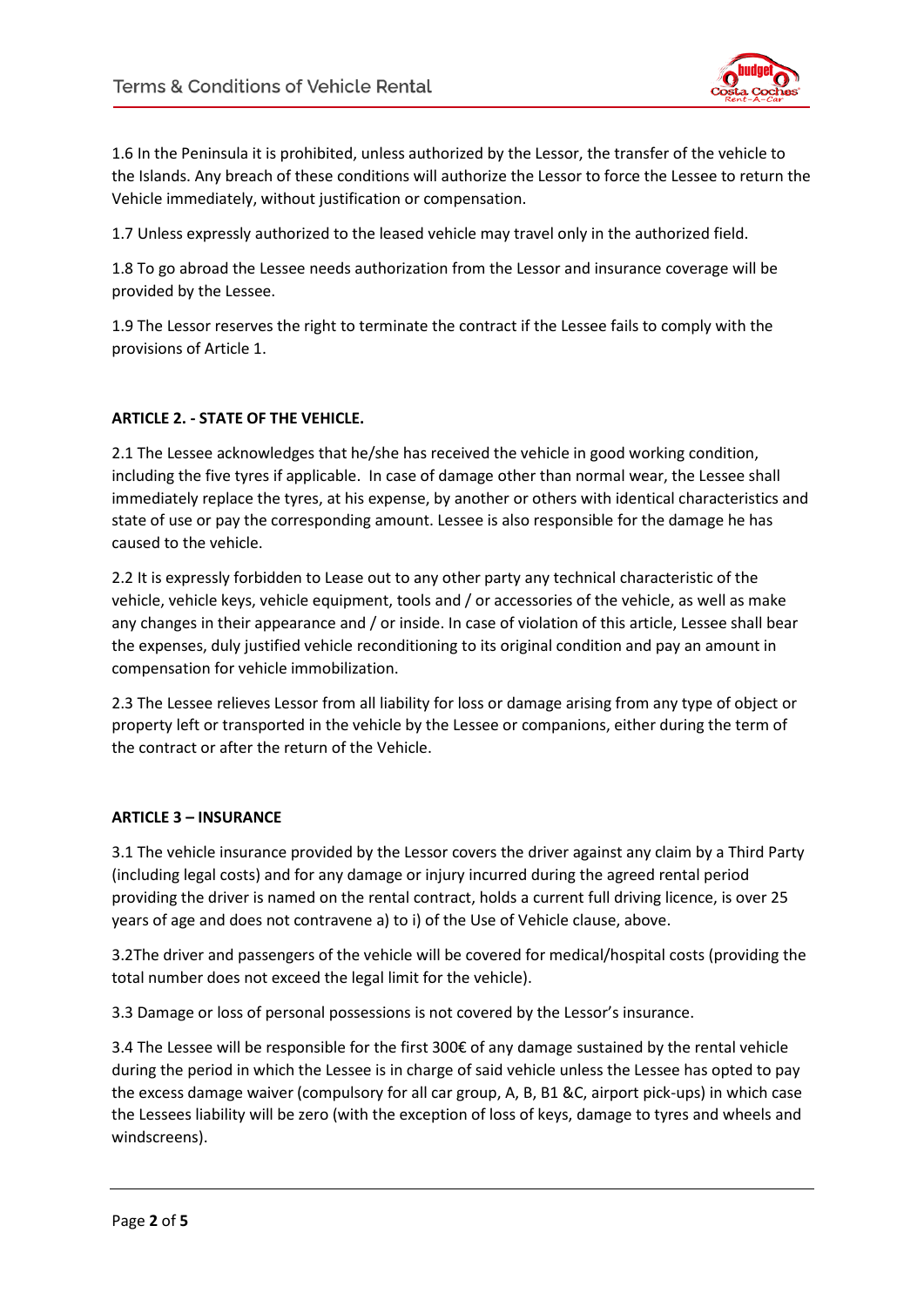

3.5 Excess Damage Waiver is not available for vans and people carriers and the Lessee will be responsible for the first 300€ of any damage sustained whilst the Lessee is in charge of the vehicle.

3.6 The Lessee agrees to take the following action in the event of an accident: a) Not to admit liability or guilt. b) To obtain full details of the other party or parties involved and witnesses, filling in the accident report form enclosed with the vehicle's documents and forwarding this information immediately to the Lessor. Serious accidents must be reported immediately by telephone. c)To notify the authorities immediately if another party's liability must be ascertained. The main Costa Coches office at Mojacar Playa must be notified within 24 hours of any breakdown or vehicle failure on 639 081 067. Failure to do so will mean that the renter will not be able to claim any refund for this period of off-the-road time. Any accident or damage to the rental vehicle resulting from negligence will invalidate the insurance and the Lessee will be responsible for the cost of repair of the vehicle in addition to any other third party damage.

## **ARTICLE 4. - PRICE, DEPOSIT AND EXTENSION.**

4.1 The rental fee and the deposit are determined by the General Price and shall be paid in advance by the Lessee. In any case the deposit will be used to extend the rental. The payment of such amounts shall be made by credit card or in cash. Should payment be made in cash, the Lessor reserves the right to request the Lessee one or more credit cards as a guarantee.

4.2 The duration of the rent will be agreed in the contract, and billed based on twenty-four hour periods, starting from the time when it is formalized. There is a grace period of 30 minutes, after which there will be an additional charge for hours exceeded, or after three hours, for a day.

4.3 In the event that the Lessee wants to keep the vehicle for longer than the time agreed in the contract, he/she must renew the contract with the Lessor, and shall pay the corresponding amount.

4.4 The Lessee agrees to return the Vehicle to the Lessor on the date and at the place specified in the lease. The service is considered complete only once the vehicle and the keys have been delivered to Lessor.

4.5 If the Lessee drives with an expired contract without permission of the Lessor, the insurance shall be suspended automatically.

4.6 If the Lessee cancels the contract early he is entitled to 50 % reimbursement for days outstanding.

#### **ARTICLE 5. - PAYMENTS.**

5.1 The Lessee agrees to pay to Lessor:

a) The amount resulting from the application of the General Price List and the price agreed in the rental contract, corresponding to time, insurance, optional exemptions, optional equipment and ancillary services, under the conditions applied, as well as applicable taxes and fees .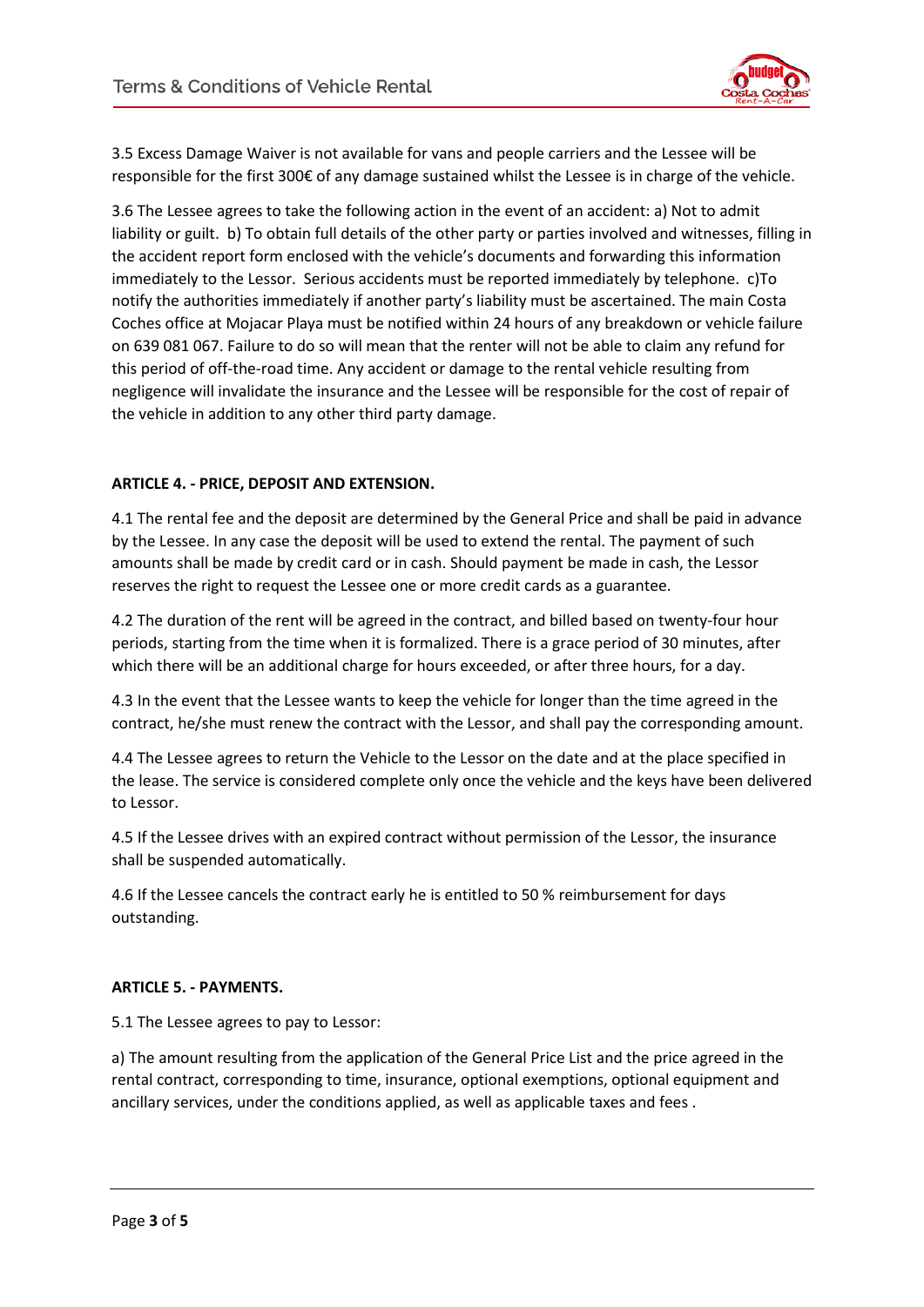

b) The amount of damage and / or theft suffered wholly or partly in the vehicle. Lessee's maximum liability shall be the value of the vehicle on the market with all the accessories and add-ons.

In case of damage to the vehicle and its accessories and upholstery, and / or theft of the same, the Lessee shall be charged the following amounts:

- Veneer: shock, friction: Subject to expertise in approved workshop.
- Windows / Mirrors: chopped, cracks, loss, theft: Subject to expertise in approved workshop.
- Lights: broken shells: Subject to expertise in approved workshop.
- Tyres: puncture: Subject to expertise in approved workshop.
- Cab: upholstery, dashboard, seat: Subject to expertise in approved workshop.
- Radio: Subtraction: Subject to expertise in approved workshop as depends on model of car.
- Documentation and / or Keys: loss, theft, damage: 200€.
- GPS:loss, theft, damage: Domestic: 150 €
- Cart: loss, theft, damage: 180 €
- Corporate image: Impairment: 210€

• Alteration original elements: manipulation odometer, engine or any other element of the vehicle: Subject to expertise in approved workshop.

• Loss tools and other accessories: Jack 100€; Replacement Bulbs 20€; Tyre aid 120€; Vest 10€; Triangles 20€; Toolkit: 75 €;

- Refuelling service:  $25 \notin +$  Cost of Fuel
- Extra Kilometres will be charge at 16 cents each over agreed the limit

All amounts are outlined for added tax or value added tax for replacement.

#### **MECHANICAL NEGLIGENCE**

The Lessee is responsible for maintaining oil and fluid levels during the period of the Contract (please check this has been done before commencing hire).

If during the period of hire a warning light comes on regarding engine condition, or a gauge shows out of normal reading, then you must stop immediately and contact either our office, or out of hours contact the recovery and have the vehicle returned to our base for investigation. A free taxi service comes with recovery to take you to your destination.